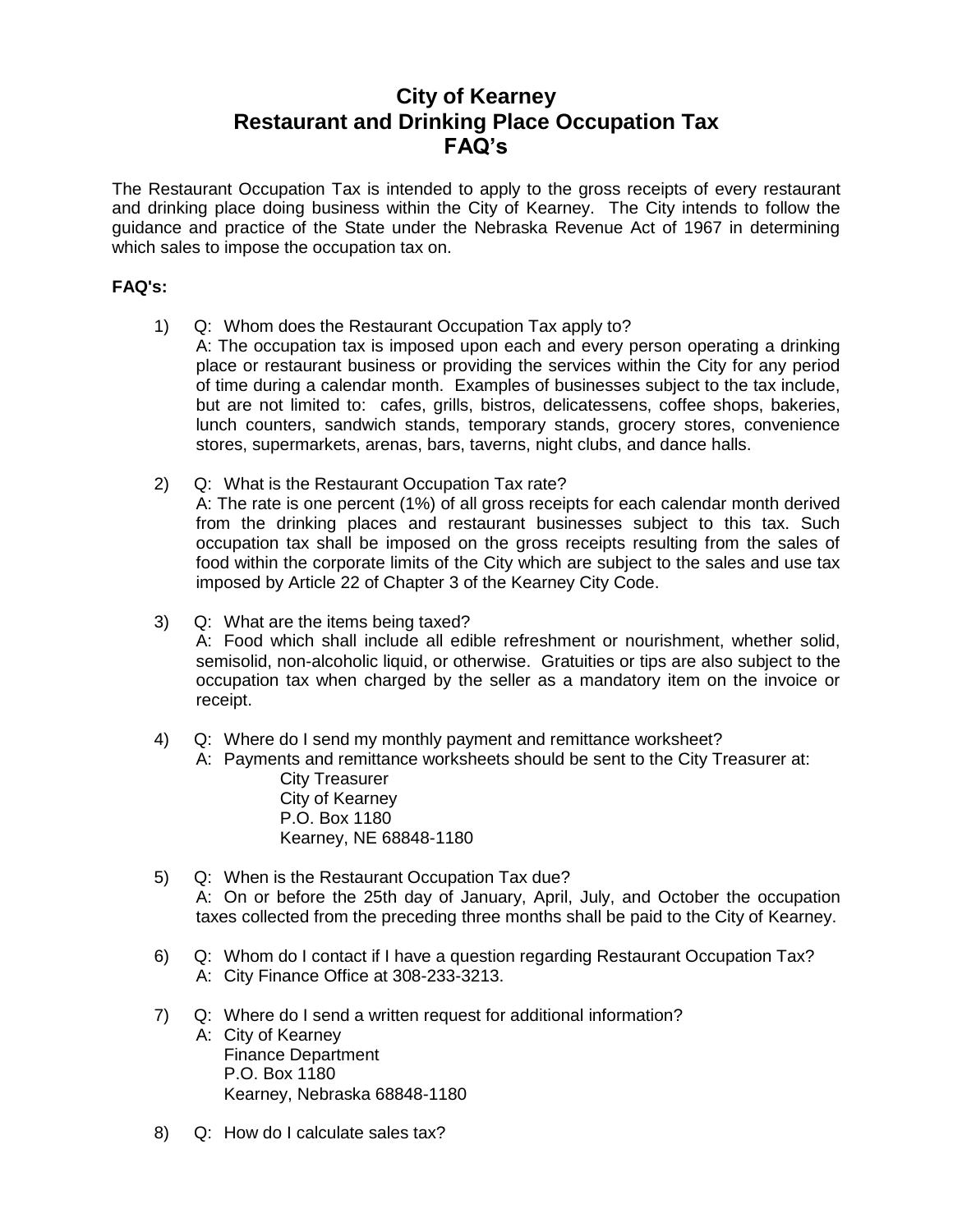A: Contact the Nebraska Department of Revenue at (402) 471-5729 or visit their website at [http://www.revenue.ne.gov/info/occupation\\_tax.html](http://www.revenue.ne.gov/info/occupation_tax.html)

## Example – Meal-only Restaurant Bill

A customer purchases a meal at a restaurant in a city with a 1% occupation tax on restaurants. The calculation of the invoice is shown below:

| Meal                                                      | \$50.00    |
|-----------------------------------------------------------|------------|
| Add: occupation tax                                       | .50(a)     |
| Subtotal                                                  | \$50.50    |
| Add: 7% sales tax<br>(State 5.5% and City 1.5%)           | 3.53(b)    |
| Total cost to customer                                    | \$54.03    |
| <b>Calculation of amount remitted to City of Kearney:</b> |            |
| 1% food and beverage occupation tax                       | \$.50(a)   |
| Less: collection fee of 2%                                | <u>.01</u> |
| Amount remitted to the City of Kearney:                   | \$.49      |
| <b>Amount remitted to the State of Nebraska:</b>          | \$3.53(h)  |

The retailer is required to calculate the occupation tax on the meal charge and then use this "subtotal" to calculate the state and local sales tax. In this example, the business is not allowed to add the tax rates together and charge 8% (one flat rate). The receipt must separately identify the sales tax from the occupation tax.

- 9) Q: Is there a late remittance fee? A: Interest is charged at a rate of one percent (1%) per month, or fraction thereof from the date when due. Based upon information as may be reasonably available, of the amount of occupation taxes due for the period or periods for which the taxpayer is delinquent, the Finance Director may compute and assess in addition thereto a penalty equal to ten percent (10%).
- 10) Q: What are the office hours? A: The City Finance department is open 8:00 - 5:00, Monday through Friday.
- 11) Q: Who is exempt from the occupation tax? A: Any place offering food or beverages owned or operated by a civic, charitable, educational, religious, governmental, or political organization exempt from income taxes under the United States Internal Revenue Code. Included are not for profit hospitals, veterans groups, private clubs and others not subject to income tax. Daycare centers and nursing homes are also exempt from paying the occupation tax.
- 12) Q: My business is not located within the City of Kearney. Do I have to pay the Restaurant Occupation Tax? A: Any qualified sale made within the Kearney City limits is subject to the occupation tax.
- 13) Q: Are employee meals taxable? A: Amounts charged to employees for prepared food are taxable even if they are discounted. If prepared food is provided to employees without charge, the occupation tax is not due on the cost of the prepared food.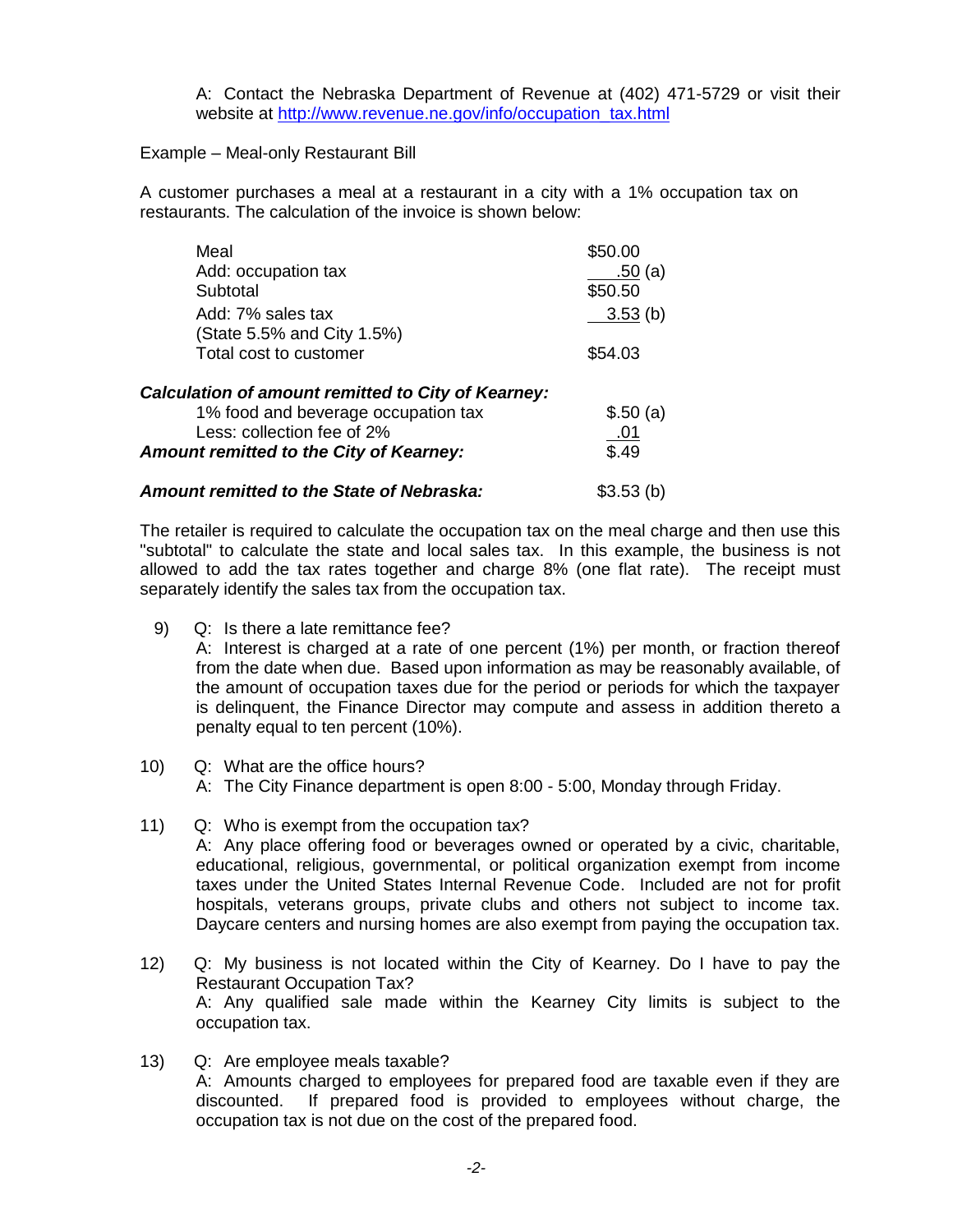- 14) Q: Are gift certificates taxable? A: The sale of the gift certificate is not taxable. When the certificate is used to purchase taxable prepared food or alcoholic beverages, the sale is taxable.
- 15) Q: Are fountain drinks taxable? A: Yes
- 16) Q: Our business only sells wholesale, does the occupation tax apply to our sales? A: No
- 17) Q: We are a catering business, what is taxable? A: Individuals or businesses providing catered foods or beverages must collect occupation tax on receipts from preparation, delivery and serving of such food and beverages. The occupation tax applies whether the food is served by the seller or merely provided to the purchaser for consumption as long as the catered event occurs within the City of Kearney.
- 18) Q: Does the occupation tax apply to prepared foods and non-alcohol in private clubs? A: Yes
- 19) Q: Are bottles of pop purchased in the bottled state subject to the tax? A: If these are purchased at a business (such as a convenience store) and not opened onsite to be consumed with a snack or meal, no food and beverage tax is charged. If it is served with a meal or snack to be eaten on the premises, then it is subject to the tax. Drinks from a soda fountain are always charged the tax if the establishment is considered to be a restaurant.
- 20) Q: What is subject to the tax in a grocery store? A: Subject to tax: fried chicken, rotisserie chicken and other heated foods; food bars (except where the sales price depends on the weight of the food); items ordered on a menu that is prepared and eaten on the premises or taken out. Not subject to tax: deli meats, cheese, and salads that were repackaged for sale in deli; bakery items; snack foods that are pre-packaged such as chips; items that are sold by weight (salad bar).
- 21) Q: Is an ice cream parlor subject to the tax? A: Yes, except when the ice cream is sold by the store in containers (quarts, etc.).
- 22) Q: Does the occupation tax apply to alcohol sales? A: No
- 23) Q: Are cover charges subject to the occupation tax? A: No
- 24) Q: Are universities and colleges subject to the occupation tax? A: To the extent, the meals are sold as part of an overall package, they are not taxable. However, if a guest purchases a meal and there is a separate charge, that meal is taxable.
- 25) Q: Are public/private schools subject to the occupation tax? A: To the extent, the meals and food products, including soft drinks and candy sold are otherwise exempt sales under the Nebraska Revenue Act of 1967, they are not taxable.